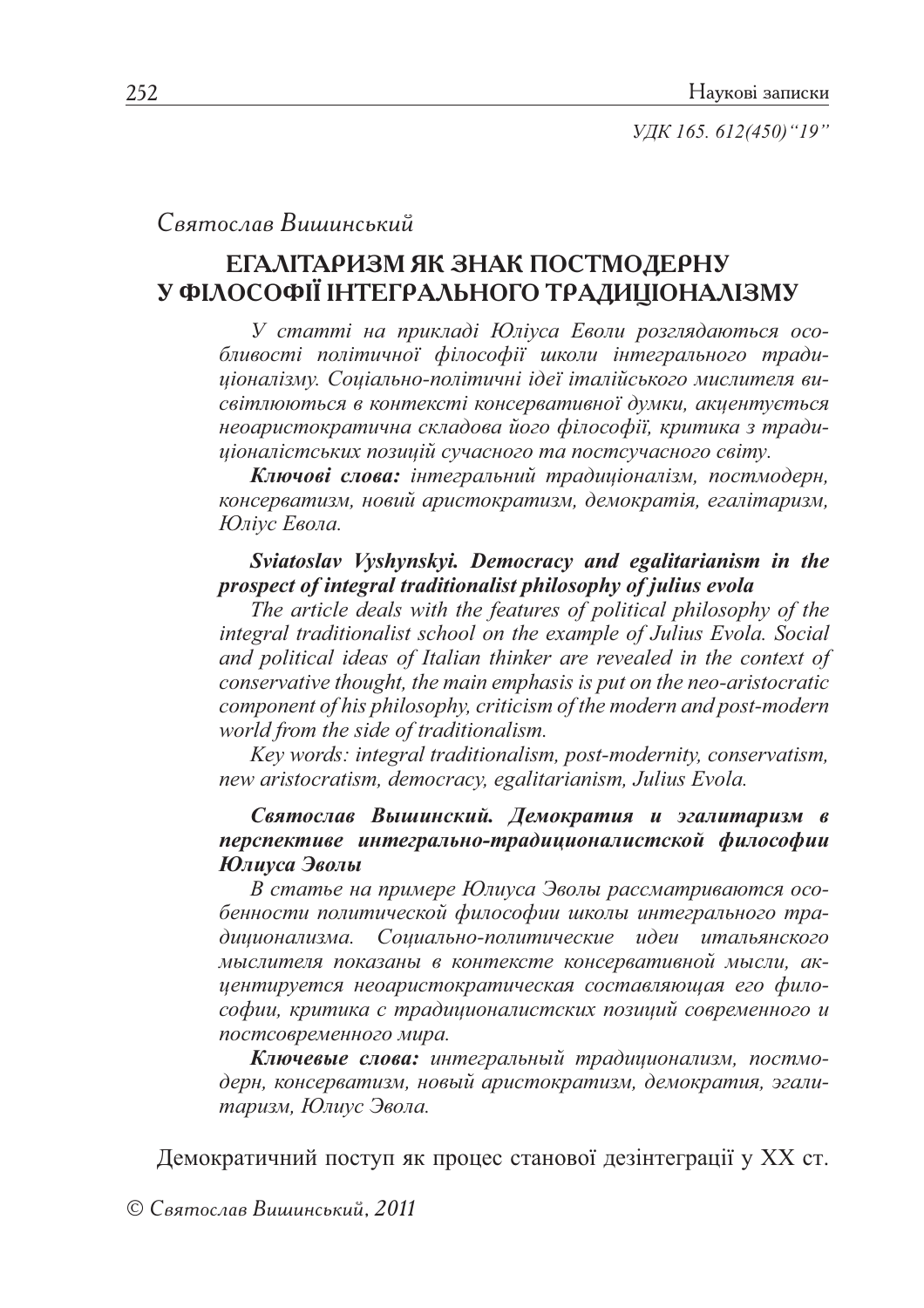досягнув свого інволюційного "дна", якому Хосе Ортега-і-Гассет дав хрестоматійне визначення "бунт мас" [6, с. 15]. У цій класичній формулі еспанського філософа було підсумовано процес, що de facto започаткувався не в 1848 р., і навіть не в часі Великої Французької революції, а, щонайменше, в епоху Ренесансу та Реформації, які, на думку традиціоналіста Рене Генона, ми можемо вважати віховими періодами для історії Нового часу. За словами Х. Ортеги-і-Гассета, маса, як "якісна однорідність,... суспільна безформність,... людина, що не відрізняється від інших, а являється повторенням загального типу" [6, с. 17], в сучасному світі стала вирішальним чинником суспільного життя та рушійним фактором історії, остаточно відібравши функції та привілеї станових (і духовних) меншин минулого. Маловивченою в українському академічному дискурсі філософією інтегрального традиціоналізму (перенніалізму), започаткованою Р. Геноном та Анандою Кумарасвамі, цей процес було однозначно констатовано як переворот цінностей та нашестя "четвертого стану", що прийшов на зміну буржуазному ладу [1, с. 239-253]. Зокрема, провідним італійським традиціоналістом Юліусом Еволою четвертий стан був прямо ототожнений із комуністичними режимами, які внаслідок пролетарських революцій встановили владу "шудр" - як знак входження суспільних відносин у фазу іще більшої деградації, як її бачили консерватори і традиціоналісти. Визначення Х. Ортеги-і-Гассета, згідно з яким меншини, як "спеціально кваліфіковані одиниці чи групи одиниць" [6, с. 17], втратили монополію творення, будучи нівельованими аморфною масою або відкинутими нею на маргінес соціального життя, цілком можна порівняти із констатацією Ю. Еволи про те, що сірі індивіди у профанній цивілізації модерну усунули зі сцени перш за все особистостей, які раніше виступали уособленнями універсальних сакральних типів (ролей) [9, с. 34]. Таким чином, поч. XX ст. як зеніт парадигми модерну (Сучасності з великої літери) в соціальнополітичній площині є одночасно епохою крайньої емансипації мас у формі видимої емансипації рядових індивідів, і що, будучи прямою метою ліберально-демократичного проекту, з позицій консервативної моделі розцінюється як чистий занепад "органічних" [9, с. 36] форм суспільного устрою: "Того, хто відмовився від раціоналістичного міту "прогресу" та тлумачення історії як неперервного позитивного розвою людства, поступово притягуватиме світоглядна думка, властива всім великим традиційним культурам, в центрі якої пам'ять про процес занепаду, повільного завмирання чи руйнації давнього вищого світу" [3, с. 197].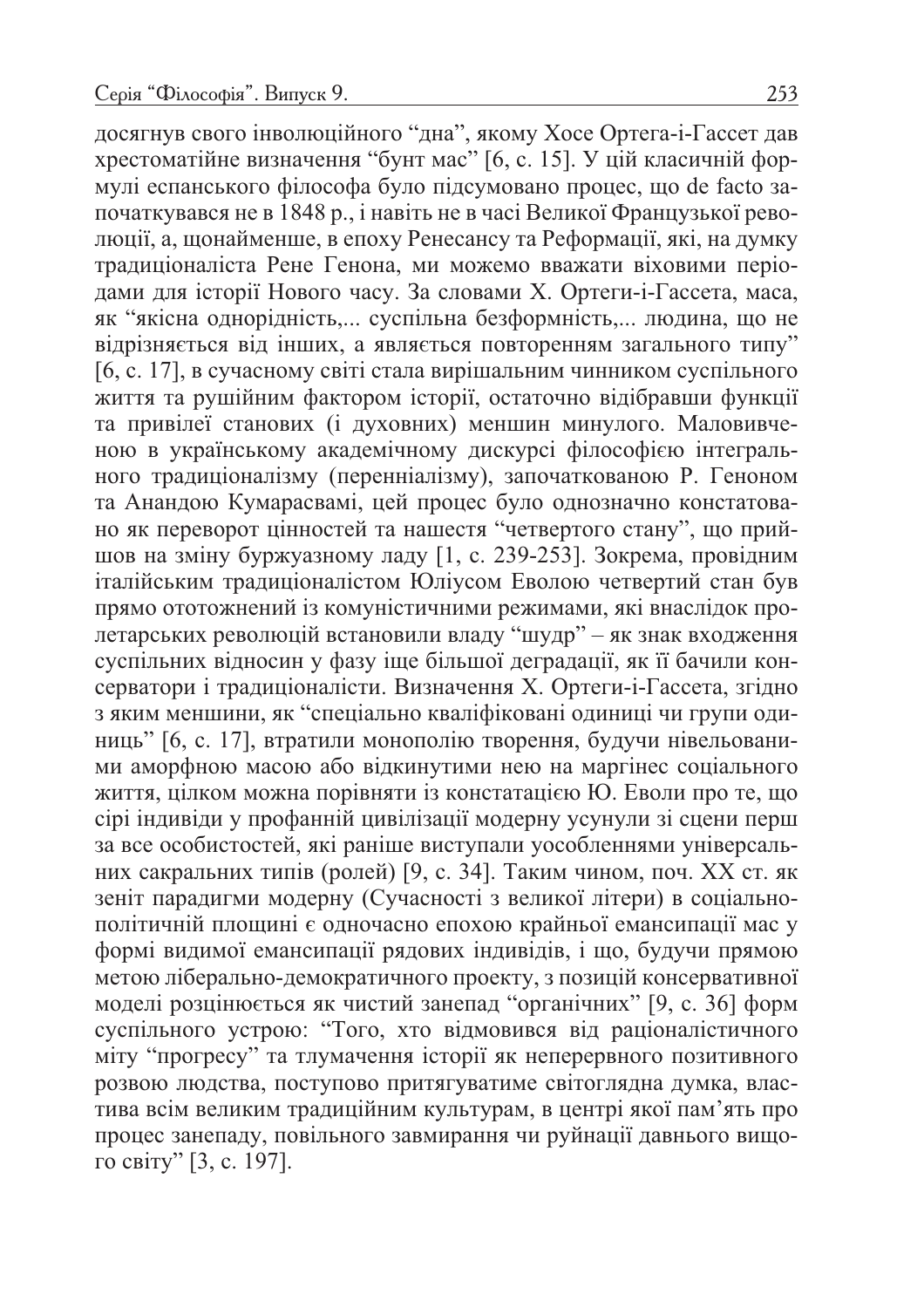Однак традиціоналістська візія з низки причин виявилась поза контекстом філософського "мейнстріму" XX ст., майже не потрапивши під ліберально-демократичну критику, а бувши просто - обійденою нею як комплексний світоглядовий феномен. Те, що в означеній перспективі опанування масами (властиво юрбою) влади стає причиною не тільки докорінної руйнації традиційної спільноти, але суспільства як такого, відзначає і відносно поміркований Х. Ортега-і-Гассет: "... Людське суспільство, хоч-не-хоч, є завжди аристократичне самою своєю істотою, аж до такого ступеня, що воно є суспільством у міру свого аристократизму і перестає ним бути в міру того, як утрачає аристократизм" [6, с. 21]. Однак його думки практично віддзеркалюють ту критику з позиції войовничого аристократизму, що її озвучив Ю. Евола в серії своїх політичних праць ("Язичницький імперіалізм" [13], "Орієнтації" [10], "Люди і руїни" [9], "Осідлати тигра" [11] та ін.) - тож уважний порівняльний аналіз таким чином змушує в новітніх умовах або зняти зі школи інтегрального традиціоналізму типово модерністське тавро "маргінальності" (поняття якої стає синонімом до всього, що ставить під сумнів проект Просвітництва), або ж наділити ним аналогічним чином чимало філософських концепцій, які, хоч і не без складнощів, все ж знайшли своє місце в академічному дискурсі (Освальд Шпенглер, Мартін Гайдеггер, Ернст Юнгер, все той же Х. Ортега-і-Гассет – останній, зрештою, без видимих проблем). Адже тези про загальне виродження та моральний декаданс, занепад культури до рівня споживача-обивателя (die Massenkultur) - які, на думку традиціоналістів, є плодами псевдодуховної революції саме нижчих станів [9, с. 51] – в чистому вигляді ми віднаходимо і у Фрідріха Ніцше, і в ряду загальновизнаних філософів, із якими академічний дискурс уже давно "змирився", інтегрувавши у свою структуру. Цілком "ніцшеанськи" - і водночас не менш "еволаїстськи" по духу звучить відома теза Х. Ортеги-і-Гассета про те, що разом із кількісним та якісним ростом матеріальних благ, здобутих більшістю, відбувається стрімке падіння духовного ідеалу Людини до рівня посередності: "Для сьогоднішнього дня характеристично, що простий ум, знаючи, що він простий, осмілюється проголошувати своє право на простацтво і, де хоче, накидає його" [6, с. 20]. Тож те, що цитований Ю. Еволою демократ Вальтер Ратенау прямо характеризував як "нашестя варварів знизу", у роботах традиціоналістів звучить не набагато різкіше: реальні оцінки більш поміркованих консерваторів та радикальних традиціоналістів у цьому сенсі виявляють знакову одностайність, попри те, що форма їхньої подачі чи політичні пріоритети авторів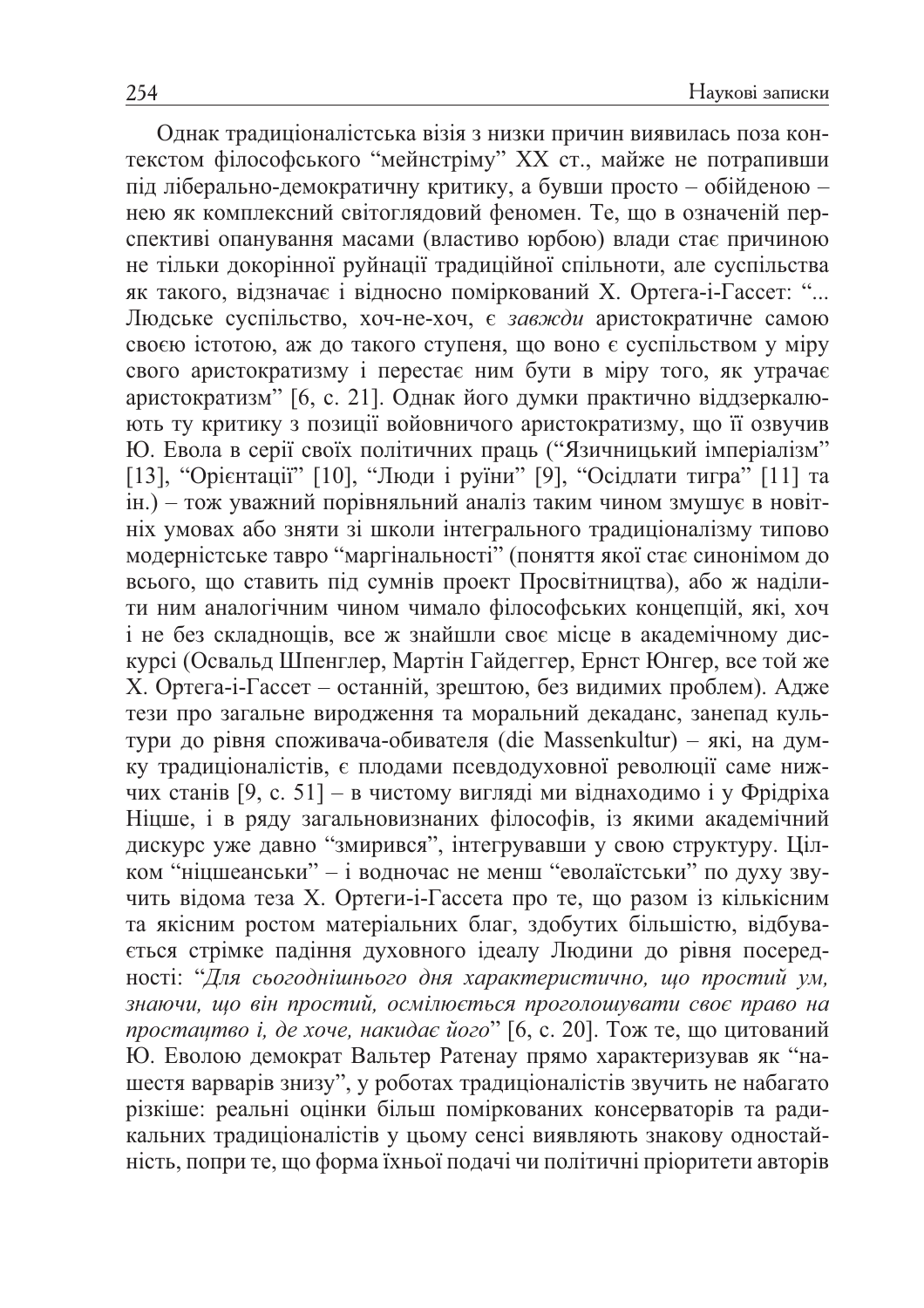могли різнитись - адже, схоже, саме останні і відіграли першочергову роль у "забутті" інтегрально-традиціоналістського критичного спадку, винесення його "за рамки "політкоректного" дискурсу" [7, с. 4].

Такою ж відповіддю на "навалу мас" у другій пол. XIX ст. заявляє себе неоаристократична філософія Ф. Ніцше. Основою реакційного ніцшеанського вчення стає відмова від абсолютної моралі, "переоцінка всіх цінностей" [5, с. 341], екзистенційна філософія як ідея динамічної ієрархії – постійного прямування до Надлюдини. Ідея про те, що люди не рівні, а саме суспільство, як і народ, "є обходом, здійсненим природою, аби створити шість-сім великих людей, щоби потім обійти і їх" [4, с. 92], – ставить Ф. Ніцше в ряд тих крайніх філософів, що воліють бачити людину не як цінність-саму-по-собі, а як інструмент до власного подолання, що ми можемо розцінювати як своєрідний заклик до "практичної" метафізики, від якої німецький філософ, утім, на словах систематично відрікався. Схожі ідеї, але з більш яскраво вираженим ініціатичним підтрунтям, ми зустрічаємо і в авторів з табору інтегрального традиціоналізму - в Р. Генона людина як мікрокосм є нижньою ланкою об'єктивованого Всесвіту, і таким чином являє собою одну із нижчих модальностей абсолютного Першопринципу, віддзеркалюючи всі рівні буття, а тому є нижньою сходинкою в символічній драбині Якова, з якої вона може розпочати духовне сходження до свого витоку. Метафізичне в перспективі традиціоналізму, таким чином, означає не критиковані Ф. Ніцше теологічні спекуляції [5, с. 340], відірвані від екзистенційного виміру, але безпосередній духовний досвід, що відкриває себе як через інтелектуальну інтуїцію, так і через практичне самоподолання. Найбільш детально це було виражено Ю. Еволою в одній з його останніх книг "Осідлати тигра" [11], в самій назві якої криється формула активної позиції і задачі нової аристократії: виживання в умовах затемнення і руйнації консервативних інститутів та цінностей з кінцевим опануванням апокаліптичного звіра сучасної цивілізації. В контексті цієї праці Ю. Еволи політичне фактично стає проявом внутрішнього, екзистенційного виміру, відкриваючи себе як майже вторинний наслідок становлення нових цінностей і чеснот нового типу людини, який автор іменує "диференційованою" [11, с. 89] особистістю, духовно відмежованою від процесів інволюції та занепаду, що її оточують (символізованих образом "тигра"), і "credo" якої Ю. Евола формулює у термінах активного самоподолання: "Розрив усіх уз, нетерпимість до любої границі, чистий і невгамовний рух до подолання без визначеної цілі, безупинний рух уперед по той бік будь-якого даного стану,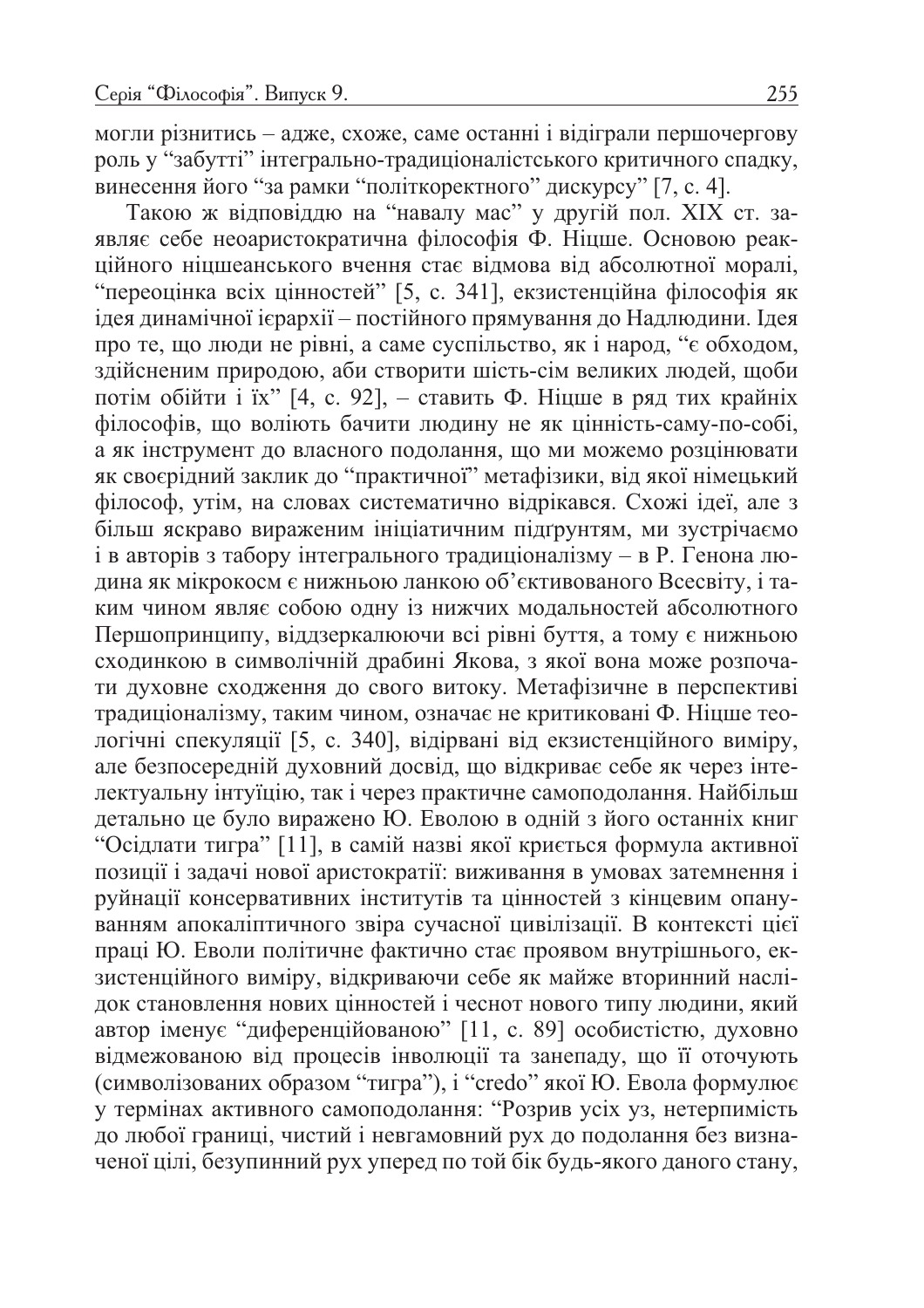будь-якого досвіду, будь-якої ідеї і, звичайно, по той бік усякої людської прив'язаності до конкретної особистості, не боячись ні протиріч, ні руйнацій... " [11, с. 101]. Такий людський тип, як і Надлюдина Ф. Ніцше, є нічим іншим, як прообразом новітньої, "підпільної" аристократії духу, яка зростає і являє себе на уламках старої ієрархічної цивілізації, зламаної "бунтом мас", і завдання цих останніх аристократів - зберегти недоторканими ті цінності, що відокремлюють їхній тип від решти, від вульгарної та недиференційованої "більшості", щоби в часі межового занепаду проявити себе та заново утвердити пропорції втраченого Золотого віку (Традиції).

Проте попри низку спільних моментів із політичною доктриною інтегрального традиціоналізму, зокрема еволаїстські гасла перманентного подолання із виходом на вищий духовно-екзистенційний вимір, віднайдення внутрішньої цільності та вісі "чистого буття" [11, с. 113] як базової складової автентичної людської ідентичності, ніцшеанство піддається критиці та суттєвій корекції Ю. Еволою. Для останнього, як і для всіх традиціоналістів, видається недопустимою ідея десакралізації, атеїзму (в ключі войовничого індивідуалізму), що в контексті архаїчної парадигми перегукується із модерном, його основоположною програмою, щодо якої цінності інтегрального традиціоналізму виступають чистою антитезою. Здійснюючи глибинний аналіз Сучасності на всіх рівнях та виявивши його парадигмальну суть, традиціоналісти відповідно сформували інструментарій для вираження власної доктрини, орієнтованої на реконструкцію донаукової парадигми (Традиції з великої літери) та очищення світогляду нової еліти від наносу як Просвітництва, так і Ренесансу, що означає вкрай послідовну ревізію як соціально-політичного укладу Заходу, так і ідейно-філософських систем, на яких він прямо чи опосередковано ґрунтується. Саме тому ніцшеанська концепція Надлюдини отримує неоднозначну оцінку в перспективі інтегрального традиціоналізму, бувши критикованою з боку останнього за надмірний індивідуалізм (як далеке відлуння картезіанської революції) та цілковите зведення людського виміру до чисто імманентного начала, чому Ю. Евола протиставляє ідеали "вищої об'єктивності" та "диференційованої людини", яка стверджується відкриттям внутрішньої трансцендентності як головної вісі власної екзистенції. Звичайно, така оцінка передбачає можливість переосмислення ніцшеанського спадку, позаяк неоднозначність самого Ф. Ніцше і надто темні місця його поетичної філософії, зокрема книги "Так казав Заратустра", відкривають широке поле для інтерпретацій, часом надто полярних. Однак Ю. Евола, як людина тради-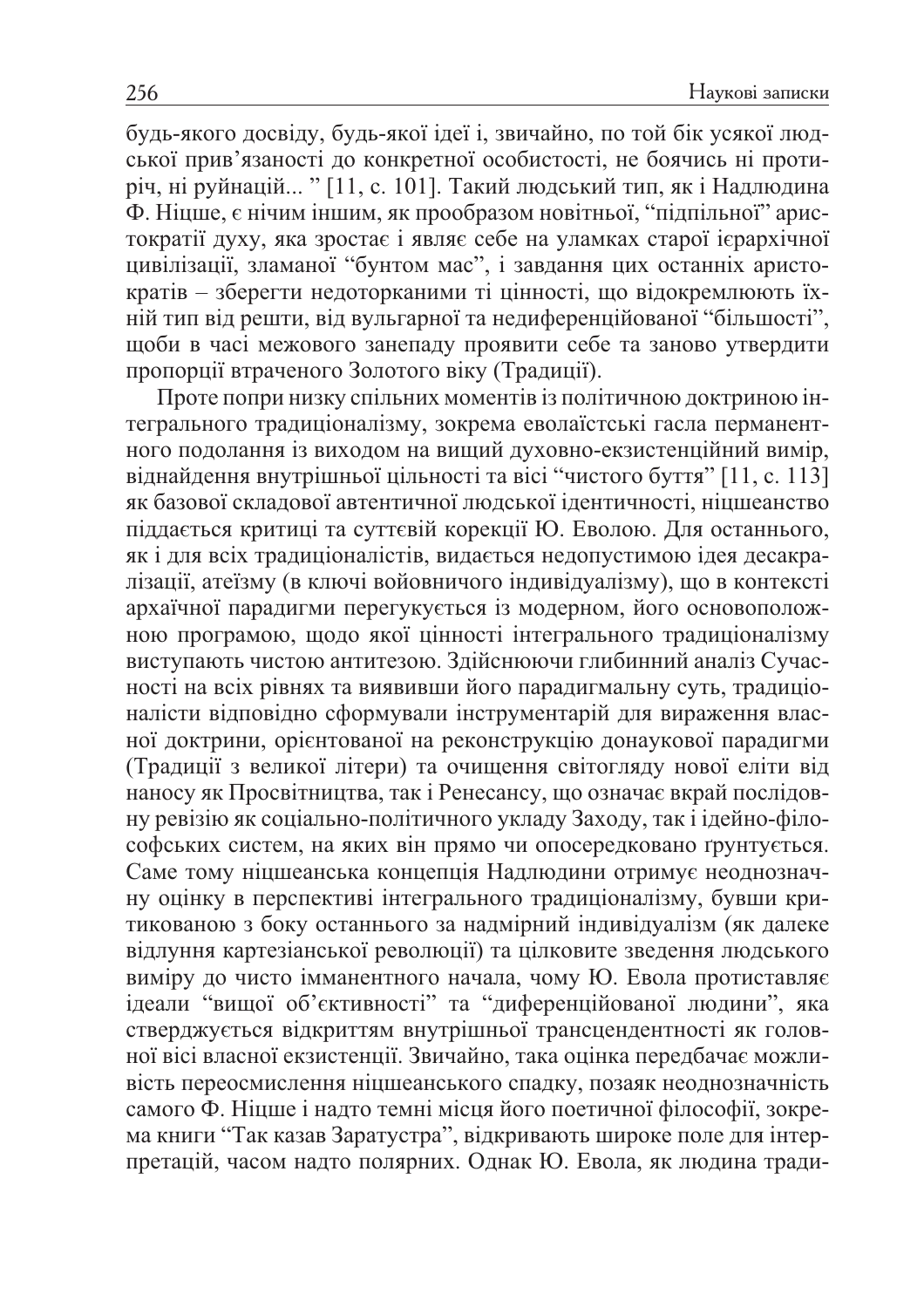ціоналістського мислення, попри певну симпатію, все ж відчуває у філософії Ф. Ніцше ті "підозрілі" імплікації, що загрожують чіткому формулювання політичної та антропологічної доктрини інтегрального традиціоналізму, а тому публічно виявляє їх і піддає критичному розгляду перед своїми читачами [11, с. 66-80]. Не сприймаючи чистого волюнтаризму, не заснованого на вищих об'єктивних началах (які, втім, диференційований аристократ відкриває не в зовнішніх теїстичних культах, але в собі самому через ініціатичне відновлення зв'язку зі знеособленим "Богом" як чистою сакральністю), Ю. Евола відповідно спростовує потуги Надлюдини на абсолютне панування, критикуючи також формальну відсутність у концепції Ф. Ніцше трансцендентного виміру: "... Відсутня ідея, точка опори, котра діє, так би мовити, як трансформатор в електричному ланцюгу, і котра актуалізує життя як "світло", як "над-життя", тобто як прояв і утвердження всього надприроднього" [12, с. 119], - яке, таким чином, як мета чи орієнтир (само)подолання виступає не лише виправданням, але й базисом становлення нової аристократії – оскільки ця трансцендентність реалізується всередині, а не абстрактно "назовні". Тут ми можемо констатувати, що причина непорозуміння криється головно в різних засновках, на яких Ф. Ніцше та Ю. Евола трактують "сакральне" - якщо точкою відліку для першого, хай і з негативним знаком, є все-таки християнська дуалістична теїстична модель, яку він, з т. ч. традиціоналізму, так і не зміг подолати позитивно - то для другого основою є головно східна метафізика зі знеособленими концепціями сакрального, які, однак, можуть осягатись практично, у формі ініціатичного досвіду [11, с. 110-111].

Характерною в цьому ключі стала спроба правих тоталітарних режимів першої пол. XX ст., в їх заграванні з традиційними цінностями, висунувати як власний антропологічний ідеал формулу "героїчної особистості", "homo heroicus" (зокрема, в роботах Альфреда Розенберга та Ернста Кріка), яка ними була протиставлена ліберально-демократичній риториці про емансиповану людину, "свободу, рівність та братерство". Европейські крайньоправі ідеології цього періоду (фашизм, націонал-соціалізм, гвардизм, фалангізм та ін.), з одного боку, відмежовуючись від крайніх трактувань модерністського проекту, апелюють до нових (або старих) міфів, які ними ж евоковані або сконструйовані заново, - будь то міфи крові, грунту, героїзму, "вірності землі", які, несучи в собі, чисто екзистенційний момент, немовби випадають із загального контексту XX ст., виступаючи як чисте відродження архаїки в самому серці Сучасності. Поєднуючи ефекти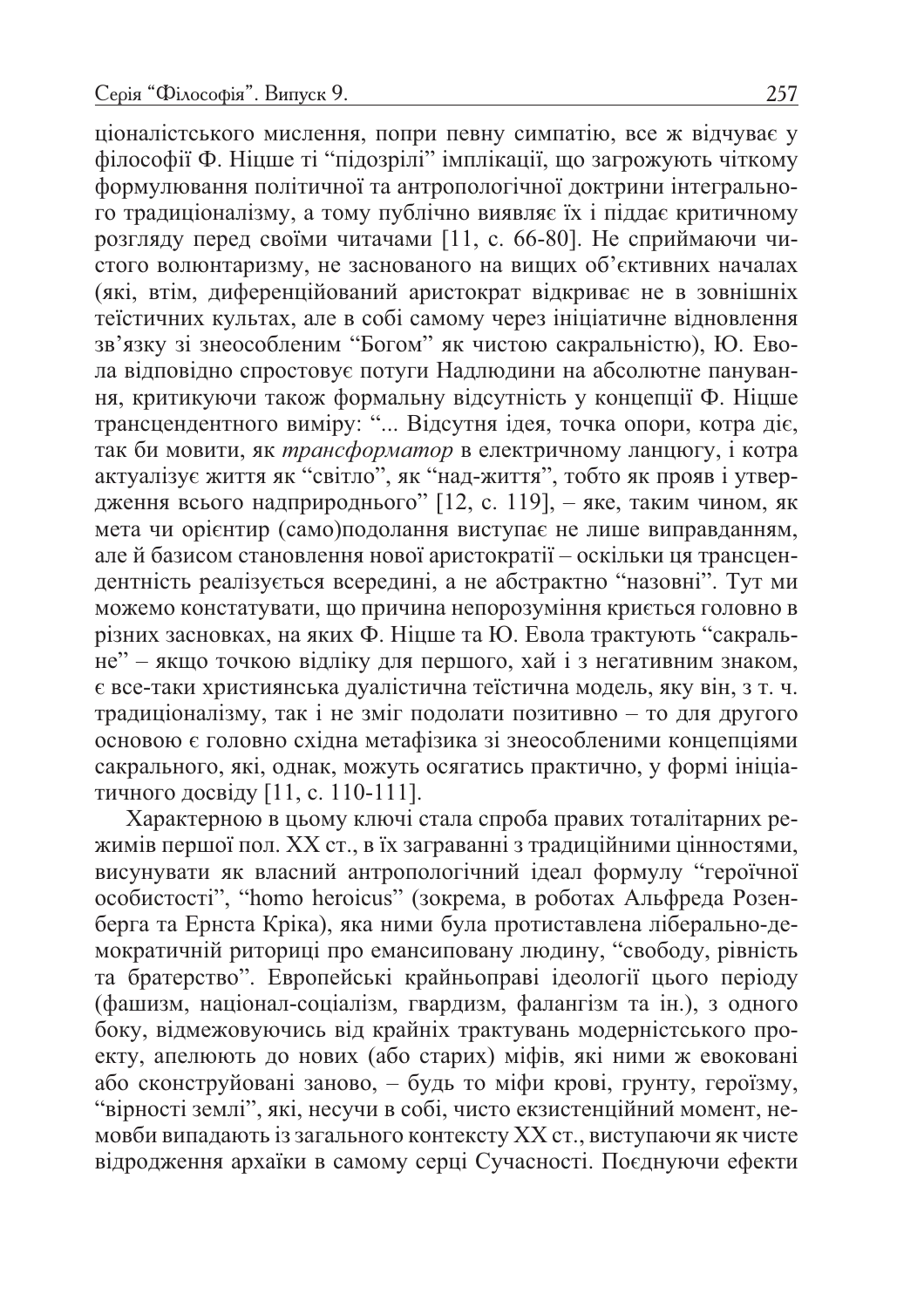"масовості" та кровно-племінної солідарності, праві ідеології на найвищому рівні декларують внутрішню боротьбу з типово комуністичним зрівнянням індивідів, підносячи на п'єдестал жертовний образ героя (воїна або, рідше, мислителя), що різко контрастує з усередненим людським типом: "Світову історію вершать меншості, якщо тільки в цій чисельній меншості втілилась більша воля і більша рішучість" [2, с. 334]. Проте попри декларативне заявлення подібних постулатів, а також попри "популярне" звернення до філософського спадку Ф. Ніцше, позиція останнього, як і позиція інтегральних традиціоналістів (у т. ч. Ю. Еволи) є суперечною щодо ідей вузького націоналізму саме в ключі власного елітарного підходу: "Треба мати звичку жити в горах і згорда дивитися на балачки про політику і всілякі націоналізми" [5, с. 330]. Міфу нації, як одній із форм "стадності", Ф. Ніцше протиставляє подвижницький та індивідуалістський образ Генія. Своєю чергою, представники школи традиціоналізму, головно Ю. Евола, попри очевидні симпатії останнього до правого табору та тимчасову співпрацю з режимом Беніто Муссоліні, зайняли не менш дистанційовану позицію [8], переважно в ключі несприйняття егалітарно-буржуазної ідеї нації як абсолютної цінності. Ця елітарність, заснована на вищості духовного порядку, таким чином закономірно ріднить і Ф. Ніцше, і школу інтегрального традиціоналізму, а також авторів течії Консервативної Революції, до якої значною мірою зачисляють і Ю. Еволу, із середньовічним аристократичним міфом, далеким від колективістських і матеріалістичних (Blut und Boden) засновків европейських ультраправих, чиї концептуальні витоки, в дійсності, проглядаються у все тій же Французькій революції 1789 р. [9, с. 52].

Із поразкою правих тоталітарних режимів у II Світовій війні та крахом комунізму після 1989 р. настає епоха домінування ліберальних цінностей - "гіпердемократії" [6, с. 20], за визначенням Х. Ортеги-і-Гассета. Проте демократія, з позиції Ю. Еволи, виявляє приховані тоталітарні тенденції, позаяк є формою диктатури плебеїв, які відтепер не залишають місця нічому вищому, нічому патриціанському. Повертаючись у своїй крайній формі до самопростування та новітнього диктату опозиційних меншостей, різко протиставлених пануючій соціальній більшості, що фактично доводить розвинене постіндустріальне суспільство до фази дійсного хаосу, що передбачив і Ю. Евола як нашестя "п'ятого стану", яке знаменує цілковите змішання та втрату індивідом не тільких суспільно-класових, але й духовностанових рис (що фактично увінчує перебіг станової деградації, яка завершується, після поступального переходу влади від брахманів до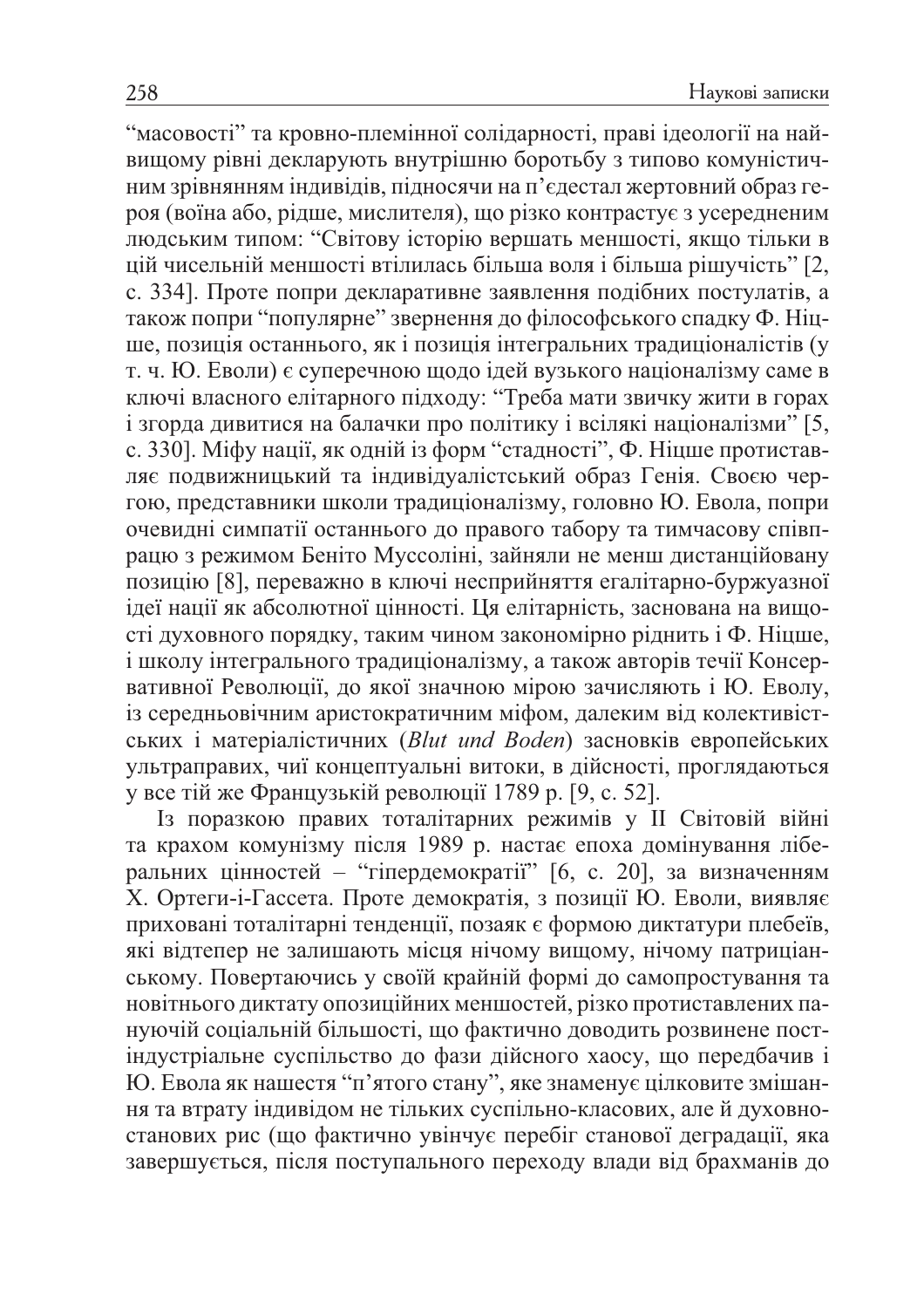кшатріїв, вайш'їв, шудр – аж до чандал, цілковитим та остаточним соціальним хаосом на руїнах усіх давніших ієрархічних структур, який говорить про те, що "касти більше не існують" [1, с. 240]). З позиції інтегрального традиціоналізму саме матеріалістичний егоїзм найнижчих суспільних верств, "плавильний котел" лібералізму, руйнація станових засад формування соціуму стають вирішальними чинниками деградації цивілізації та, із втратою духовних орієнтирів минулого, призводять до кінцевого поглинання людства відчуженими формами Сучасності (революція шудр) - та пост-Сучасності (розчинення всіх станів у чандалах). У перспективі традиціоналістської циклічної концепції часу все це, таким чином, знаменує завершення історії як певної цілісної фази, яка проходить від свого визначального піку до остаточного дна, і роль самого традиціоналізму в таких умовах полягає в збереженні у недоторканому вигляді тих вищих орієнтирів, які повинні стати базисом нового початку - в новій історико-циклічній фазі.

## Література:

1. Генон Р. Кризис современного мира / Рене Генон // Традиционные формы и космические циклы. Кризис современного мира / Рене Генон. - М.: Беловодье, 2004. - С. 149-300.

2. Гитлер А. Моя борьба / Адольф Гитлер. – М.: Витязь, 2002. – 600 с.

3. Евола Дж. Про таємницю занепаду / Джуліюс Андреа Чезаре Евола //  $\ddot{\text{I}}$ . - 2004. -  $\text{Ne } 34$ . - C. 196-199.

4. Ницше Ф. По ту сторону добра и зла. Прелюдия к философии будущего / Фридрих Ницше. – СПб. : Кристалл, 2002. – 256 с.

5. Ніцше Ф. Жадання влади. Спроба переоцінки всіх цінностей / Фрідріх Ніцше // Так казав Заратустра. Жадання влади / Фрідріх Ніцше. - К.: Основи, 1993. – С. 329-414.

6. Ортега-і-Гасет Х. Бунт мас / Хосе Ортега-і-Гасет // Вибрані твори / Хосе Ортега-і-Гасет. – К.: Основи, 1994. – С. 15-139.

7. Проскуряков В. Предисловие переводчика / Вадим Проскуряков // Политические устремления Юлиуса Эволы / Х. Т. Хансен. - М. : Terra Foliata,  $2010 - 176$  c.

8. Эвола Ю. Критика фашизма: взгляд справа / Юлиус Эвола // Люди и руины. Критика фашизма: взгляд справа / Юлиус Эвола. – М. : АСТ,  $2007. - C. 269-423.$ 

9. Эвола Ю. Люди и руины / Юлиус Эвола // Люди и руины. Критика фашизма: взгляд справа / Юлиус Эвола. – М.: АСТ, 2007. – С. 5-268.

10. Эвола Ю. Ориентации / Юлиус Эвола // Люди и руины. Критика фашизма: взгляд справа / Юлиус Эвола. – М. : АСТ, 2007. – С. 424-445.